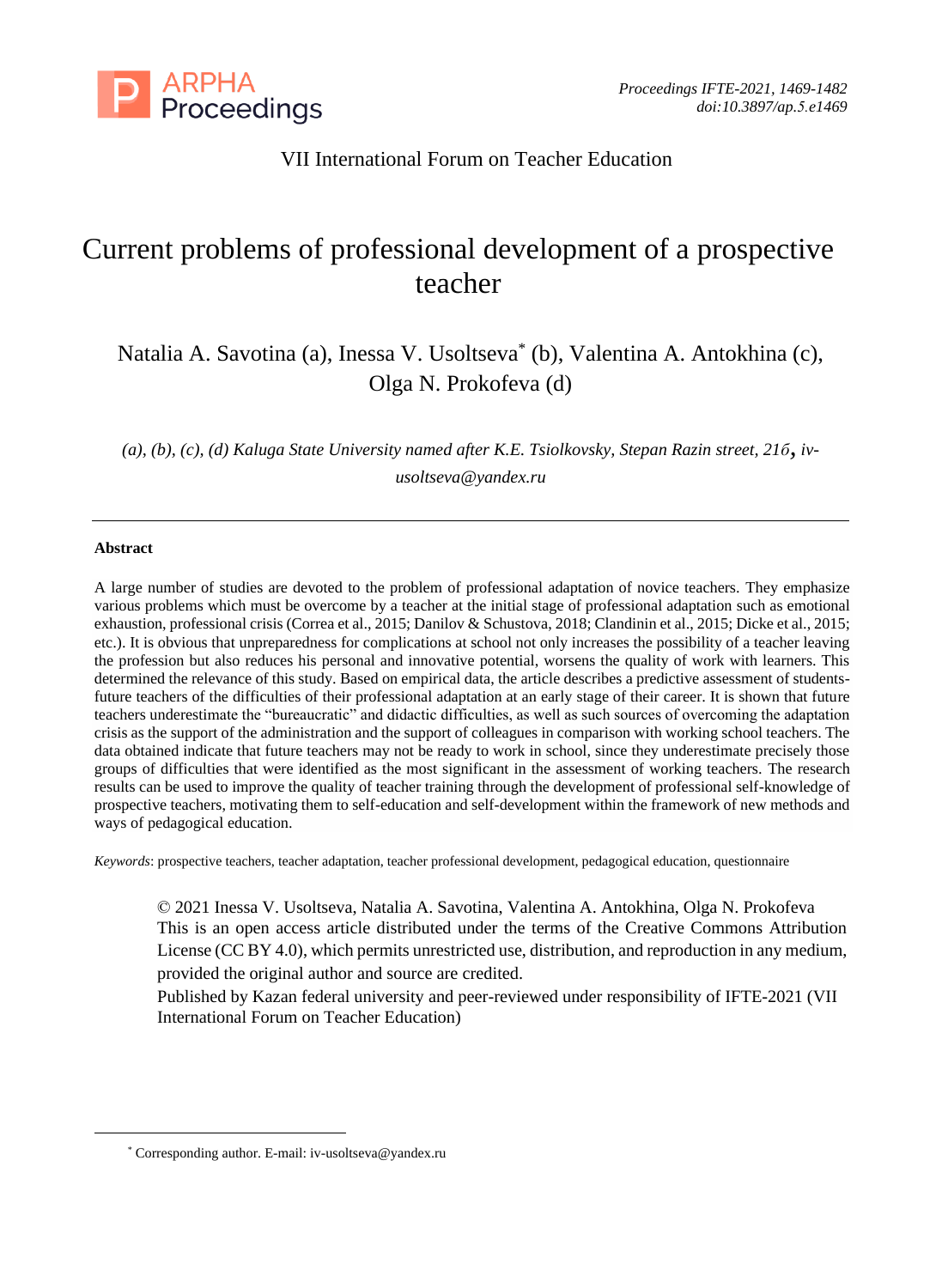#### **Introduction**

It is important to improve the quality of teacher training with a strong emphasis on the main difficulties, as well as those resources for overcoming them that subsist at the beginning stage of the teacher's professional activity. Recently it comes in many research recognized the great differences between the content of pedagogical education and the actualities of the schools in which novice teachers start to work. This issue are discussed in the works of Biktagirova and Valeeva, (2014); Kolesnikova (2016); Laptev et al. (2019); Seshadri (2005), etc.

The ways of a teacher starting work in a school are represented in the scientific papers as a professional crisis (Correa et al., 2015; Danilov & Schustova, 2018), which is followed by the rise of attrition (Clandinin et al., 2015; Dicke et al., 2015), improper early career choices (Cochran-Smith et al., 2012) and can lead to teachers abandoning the profession (Kelchtermans, 2017; Tricarico et al., 2015).

Thus, the student turns out to be unaware of the most diverse difficulties that are associated with the professional activities of a teacher in modern school. Is the student aware of these challenges and what coping strategies he intends to use to master them? Will his ideas about problems be realistic and correspond to the real situation in modern school? These questions determined the purpose and objectives of our research.

#### **Purpose and objectives of the study**

The purpose of our study was to identify the prognostic assessment of students-future teachers of the difficulties of their professional adaptation at an early stage of their career.

The research objectives were to compare categories of difficulties given pedagogical students with those of already working teachers and found that future teachers underestimate psychological and "bureaucratic" difficulties and overestimate their didactic and communicative competence in comparison with working school teachers.

#### **Literature review**

A large number of scientific works are devoted to the problem of professional adaptation of novice teachers, which emphasize various problems that must be overcome by a teacher at the initial stage of professional adaptation. These include emotional exhaustion, stress and a professional crisis (Baloğlu & Karadağ, 2009; Correa et al., 2015; etc.), as a result of which teachers may leave the profession (Kelchtermans, 2017).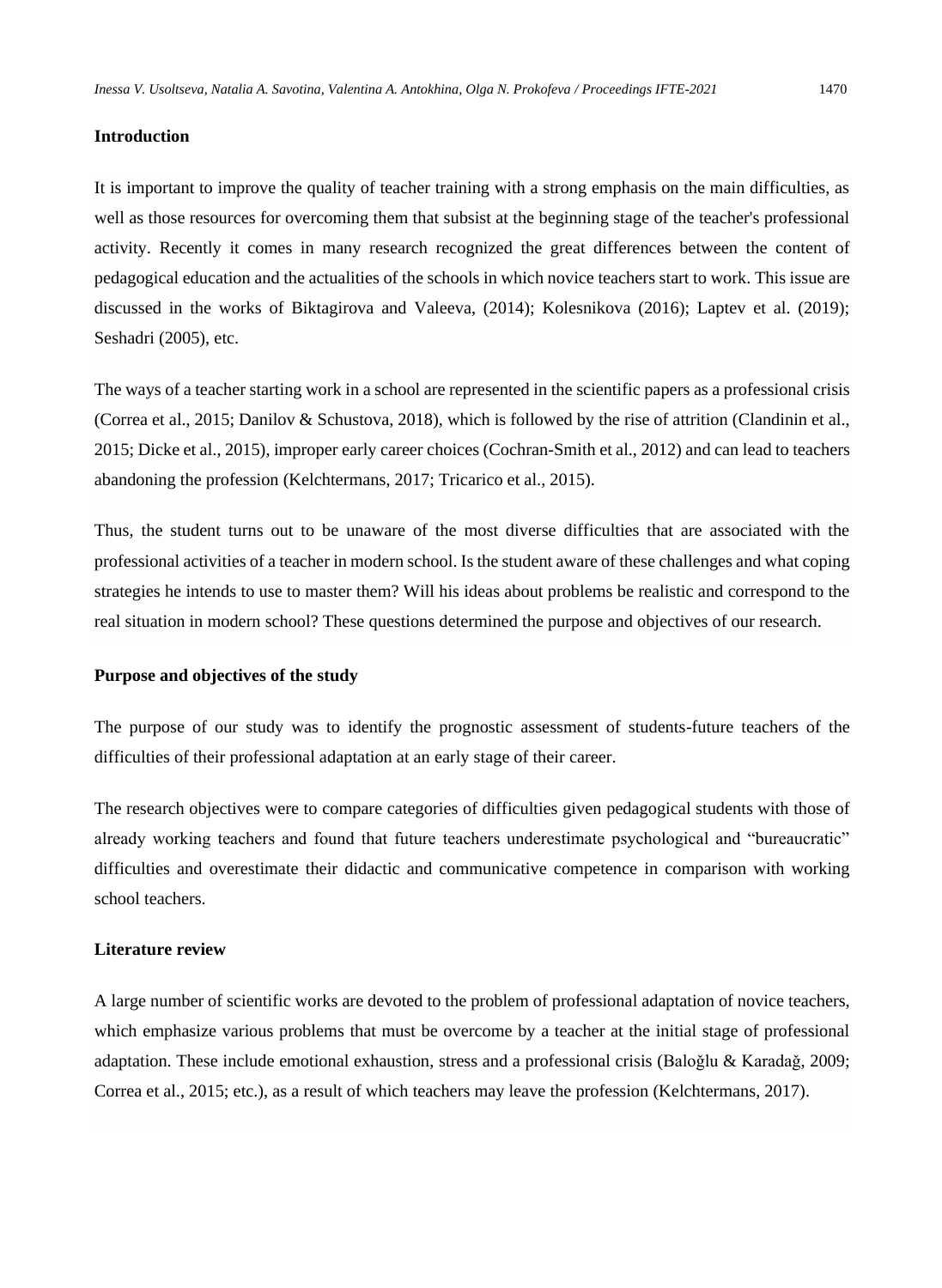The circumstances of the pandemic of the modern coronavirus infection and the necessity of organizing distance learning caused by it only exacerbated the problems of modern pedagogical education (Pozdnyakova & Kuleshova, 2020).

Significant conditions of the modern educational situation considerably affect teachers. These are innovations in educational policy and the pedagogical process, new information technologies, psychological and pedagogical characteristics of modern students and other factors. Continually reforms in the education system position beginner teachers in challenging conditions (Martin et al., 2007; Parcerisa and Verger, 2016, etc.), requiring the improvement of standards of teacher's training (Ruffinelli, 2014; Choi et al., 2018; Laptev, Pisareva, & Tryapitsina, 2019, etc.).

Responding to the challenges of the time, modern education is rethinking objectives of teacher education (Duffy, 2005; Feuer, etc., 2013; Grossman, Hammerness, & McDonald, 2009; Scales, etc., 2018; Timperley, etc., 2008, and others), which are associated with the changing role of the teacher. The professional roles of a teacher are increasingly complemented by the roles of a diagnostician, mediator, consultant, child rights advocate, researcher, organizer, and others. The roles are superimposed on one another, manifesting themselves depending on the pedagogical situation and the social circumstances as a whole. Some of them are well-established and their development is well known in pedagogical education. Some of them relatively recently entered the arsenal of pedagogical activity and still need to be "embedded" into pedagogical practice (Contreras Domingo, 2010; Savotina, 2019), taking into account the historically established practice of teaching educators (Fendler, 2003; Usoltseva, 2018), existing teachers' ideas about their profession (Levin, 2015; Prokofieva, Akimova, & Karapunarly, 2020).

The diversity of social roles that a modern teacher has to fulfil increases the requirements for teachers' reflection, that is, the ability to critically assess themselves, the results of their thinking and activities. Reflection is seen as an urgent trend in teacher pedagogical development, which needs to be given more attention in teacher training programs (Duffy, 2005; Grossman, Hammerness, & McDonald, 2009; Ward, & McCotter, 2004). In our work, we focused on the contribution to the development of the teachers' reflection of professional interactions with other subjects of education, that is, interprofessional interaction, and their participation in cultural and educational projects (Antokhina, Prokofeva., Ryashina, etc., 2020).

The practice of interprofessional interaction, based on shared understanding and coordination in actions for a common goal, performs a vital part in the modernization of system of education. To carry out a full-fledged educational process becomes beyond the power of the only teacher of any kind of educational institution. The implementation of significant functions of education in a dynamically changing, contradictory and risky modern society is also beyond the power of a team consisting of representatives of only one profession.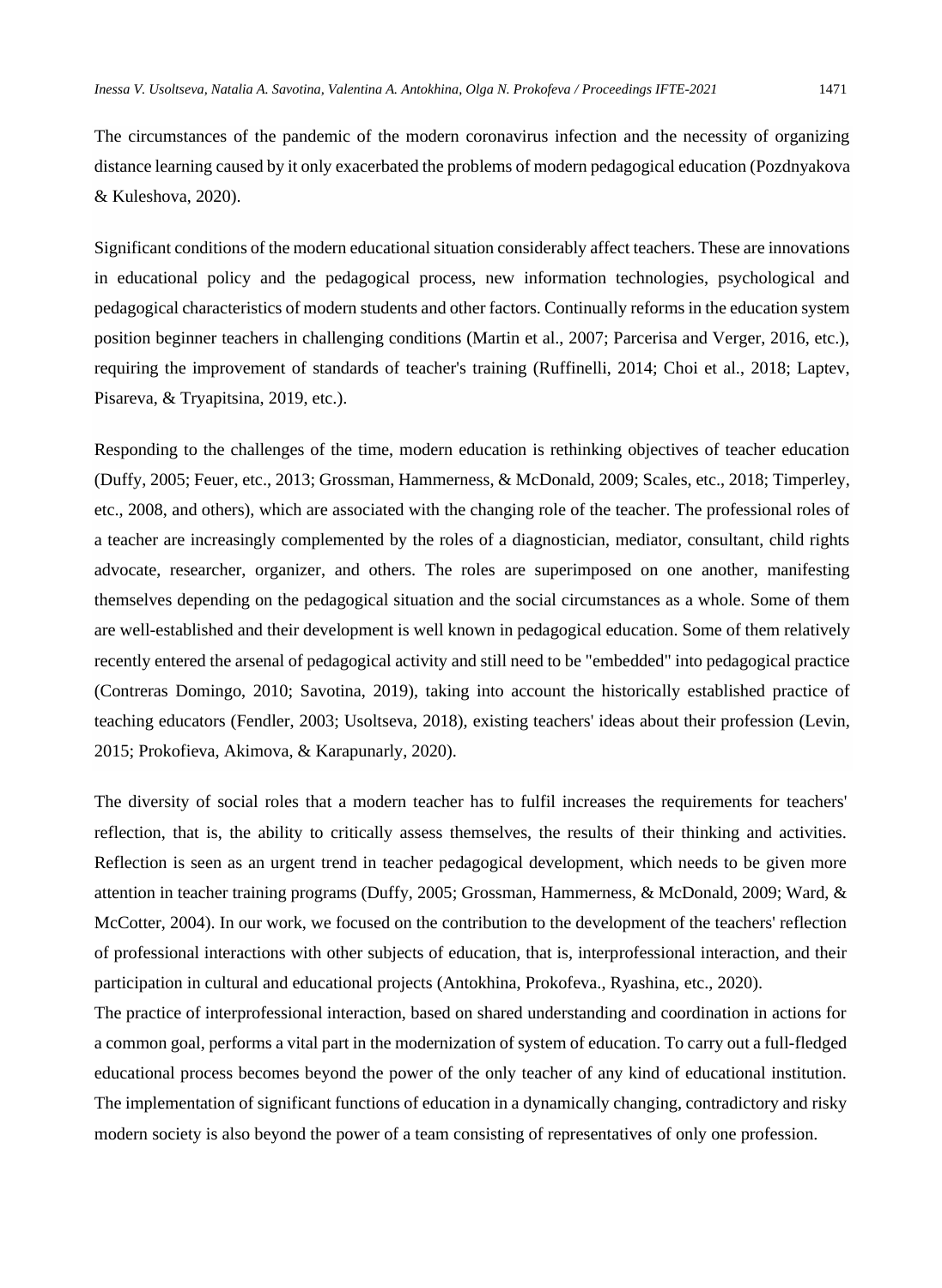To guarantee the positive development of the child in modern education, it turns out that the participation of various pedagogical professionals is necessary: psychologists, social educators, speech therapists, and the administrative corps of educational organizations. The need to harmonize their goals and working methods during interprofessional interactions gives teachers a unique opportunity for the professional understanding of their goals and working methods. Unfortunately, the development of reflection is not the focus of training programs for teachers, which leads to difficulties at the beginning of their careers.

However, in their work, du Plessisa and Sundeb (2017) record that this teacher's career stage does not depend on an educational policy, the system of teacher's training and is defined by different countries' researchers. Tricarico, Jacobs, & Yendol-Hoppey (2015) dispute that the different school characteristics can additionally influence the evolution of novice teachers, which was noted for urban schools in economically disadvantageous regions. It is in these schools that teachers often lack the personal and cultural experience to build trusting relationships with their students who differ in age, culture, racial and other characteristics (Schauer, 2018; Sinagatullin & Kalashnikova, 2018).

The significance of the subject considered in the article is due to the fact that many researchers understand the numerous oppositions between the content of teacher education and the actualities of the schools in which novice teachers begin to work which are presented in the works of Ayala Arancibia (2014), Kolesnikova (2016), Parcerisa and Verger (2016). We examined the process of a teacher beginning their work at a school and totally agree with its description in the literature as a professional crisis (Danilov & Schustova, 2018), which is followed by the rise of an attrition (Clandinin et al., 2015; Kelchtermans, 2017), improper early career conclusions (Cochran-Smith et al., 2012) and can spread teachers to leave the job (Tricarico, Jacobs, & YendolHoppey, 2015). Educational reforms assign beginner teachers in tough situations (Martin, Mccaughtry, Hodges-Kulinna, & Cothran, 2007; Parcerisa & Verger, 2016), demanding the development of new paradigms of teacher's training (Ruffinelli, 2014; Choi & Walker, 2018; Laptev, Pisareva, & Tryapitsina, 2019).

A significant number of authors highlights the dilemma and expresses the teacher's adjustment to school as a "shock" (Correa, Martínez-Arbelaiz, & Aberasturi-Apraiz, 2015; Dicke, Elling, Schmeck, & Leutner, 2015). It is hard to agree with this idea, taking into statement the continuance of the practice at the school while prospective teachers are studying at the university (Laptev et al., 2019), the mentoring of more qualified teachers during the beginning years (Burke, Aubusson, Schuck, Buchanan, & Prescott, 2015; Prokofieva, Akimova, & Karapunarly,2020).), specialised counselling centres (Tricarico et al., 2015; Danilov & Schustova, 2018) and other actions helping teachers and limiting their escape from school in many countries.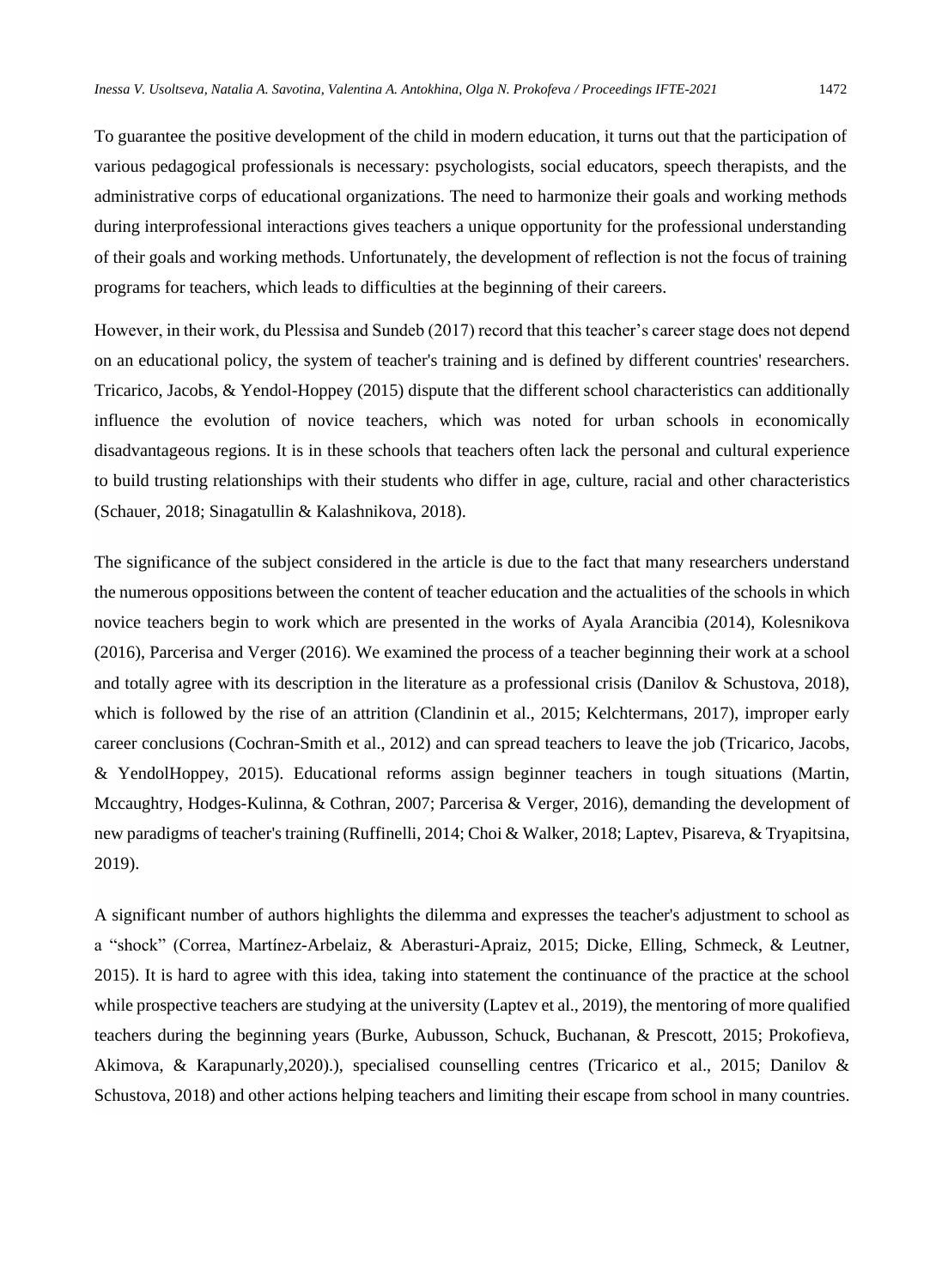Fairly important, according to the literature, is the growth of the psychological flexibility of teachers in the early years of their work at school (Johnson et al., 2016; Kaur & Singh, 2019).

As we see in the study, understanding professional educational training is nearly associated with the idea of the process of compliance of beginner teachers and factors influencing this behaviour (Henissen, Beckers, & Moerkerke, 2017; Savotina, 2019). Enhancing the quality of training and professional activities of teachers is hard to convey without investigating the main obstacles, as well as the resources to defeat them, which exist at the beginning steps of the pedagogical work. Knowing these characteristics of starting a pedagogical career, teacher's educators can improve the willingness of prospective teachers to commence their service at school by compensating potential difficulties and highlighting factors that will support teachers coping with complicated problems and obstacles.

There are multiple approaches and tools for gathering and interpreting data to study teacher acclimatisation. One of the efficient and trustworthy methods in the scientific literature is the reflexive evaluation by teachers of their admission into the school. Interviews, focus groups, surveys, the recordings of stories and other forms (Kelchtermans, 1993; Fleming, 2014; Burke at al., 2015; Danilov & Schustova, 2018; Il'ina & Loginova, 2019) are employed for this objective.

Reflecting teachers' own practices early in their works at school, we can better comprehend the connection between objective and subjective determinants in the process of adjustment to the pedagogical profession. The challenges teachers face at the start of their careers are very various. Hence, not all challenges at the beginning of a pedagogical career should lead to a change in teacher's training; only the essence, the most significant of them should be highlighted. Teachers' observation of their early background provides us with the opportunity of select such key complexity in the knowledge of transforming sociocultural circumstances.

Clearly, an investigation of the retrospective evaluation of the beginning steps of their professional actions by teachers who have remained in the service does not show unconquerable challenges. All the barriers have been overcome nevertheless, but what precisely has promoted the teachers to cope? Research implies that both school administration support (Cancio, Albrecht, & Johns, 2013) and mentoring (Burke et al., 2015) are essential in defeating the teacher's crisis of adaptation.

Summing the foregoing studies, we can assume that an investigation of the resources that support coping with the initial career's difficulties that teachers confirm in self-reports is of prominent importance in terms of improving the format and content of teacher's education.

#### **Methodology**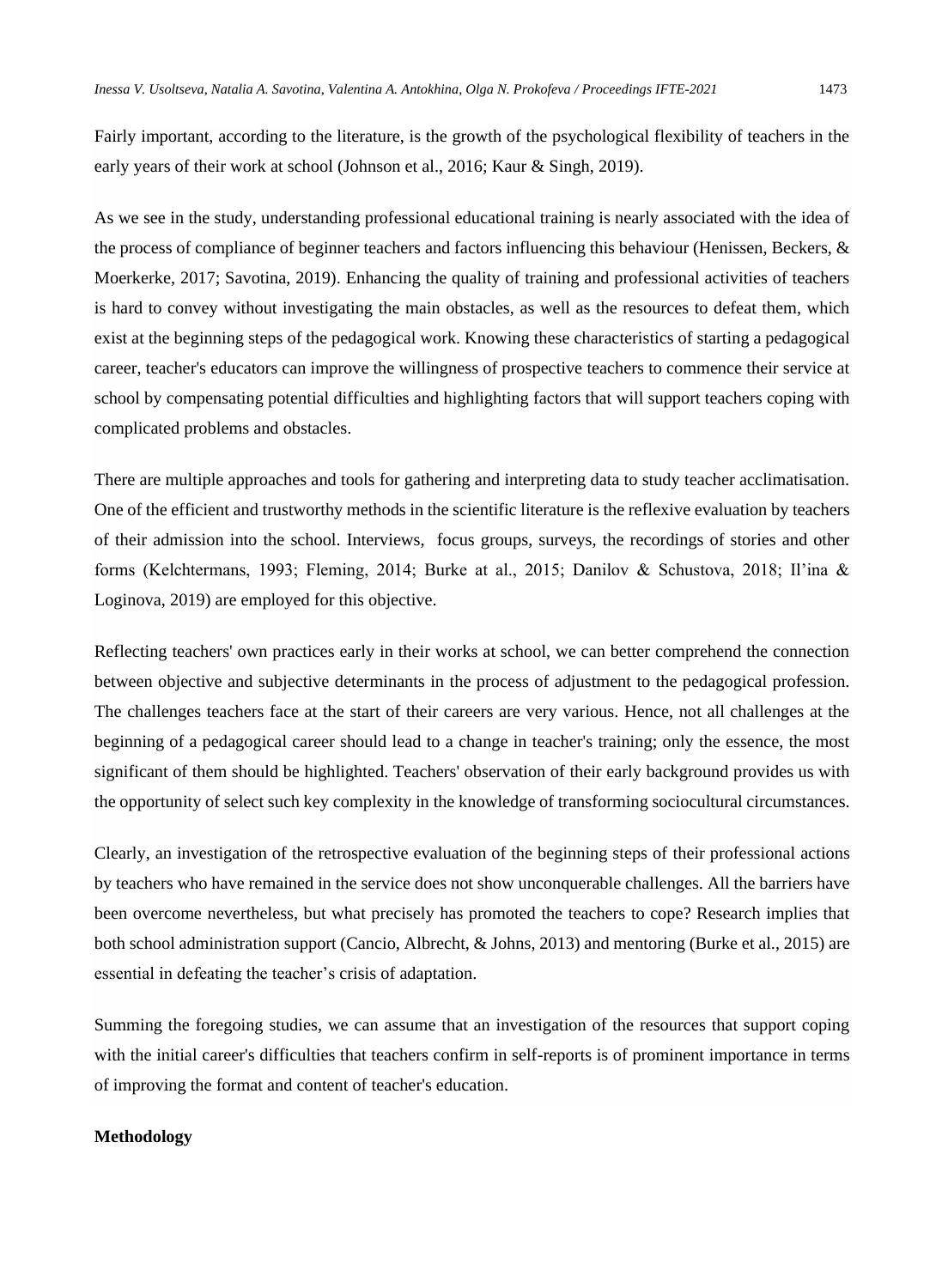For the purposes of the study, the authors of the article developed a questionnaire "Reflection of early pedagogical experience". The questionnaire consists of closed questions with multiple choices. Respondents should prefer no more than three alternatives for each subject. Options to the questions were generated through reviewing the current research on the problem and then were tested through an expert survey in which both scholars and educational practitioners took part (10 experts).

The survey was conducted anonymously. The study involved students of pedagogical areas (52 people, an average age of 21.1 years, 1 man and 52 women) and already working teachers (48 people, an average age of 23.4 years, 3 men and 45 women) with the length of working experience less than 3 years.

We compared data using the Mann-Whitney U-test in the program Statistica 8.0.

#### **Results**

Comparing the opinion of a student-teacher who does not work at school with teachers who already have such experience on an ongoing basis is quite justified. In the process of pedagogical training, students undergo practical training at school, which allows them to create their own opinion about what awaits them at school. By being mature enough and having some experience of self-reflection, students pursuing a teaching degree can predictably reliably assess their strengths to cope with stress and challenges early in their careers.

A number of peculiarities of work at school are not perceived by future teachers as difficulties (the statistically significant differences obtained are in the range from 0.01 to 0.04). Students underestimate the reporting workload at school. Only 23.1% of future teachers indicated this difficulty in teaching, while almost half of working teachers (47.9%) see this as a problem of adaptation to school. 3.9% of prospective teachers perceive high requirements in preparing schoolchildren for passing exams as obstacles, but 6.3% of working teachers assess the "drilling" of students for tests as a problem for self-realization in school. The tense nature of relations with colleagues had to be experienced by 4.2% of teachers, and half as many future teachers expect them to arise (1.9%).

Future teachers are optimistic about the knowledge they receive in the process of studying at the university. Only 15.4% of them believe that at the initial stage of their careers they will experience a lack of knowledge, and a third of working teachers (33.3%) will face its insufficient or outdated character. Students have a positive attitude to their wages in the early years of school, which is not entirely true. Low salaries of teachers as an educational problem for young teachers were indicated by 44.2% of students and 60.4% of already working teachers.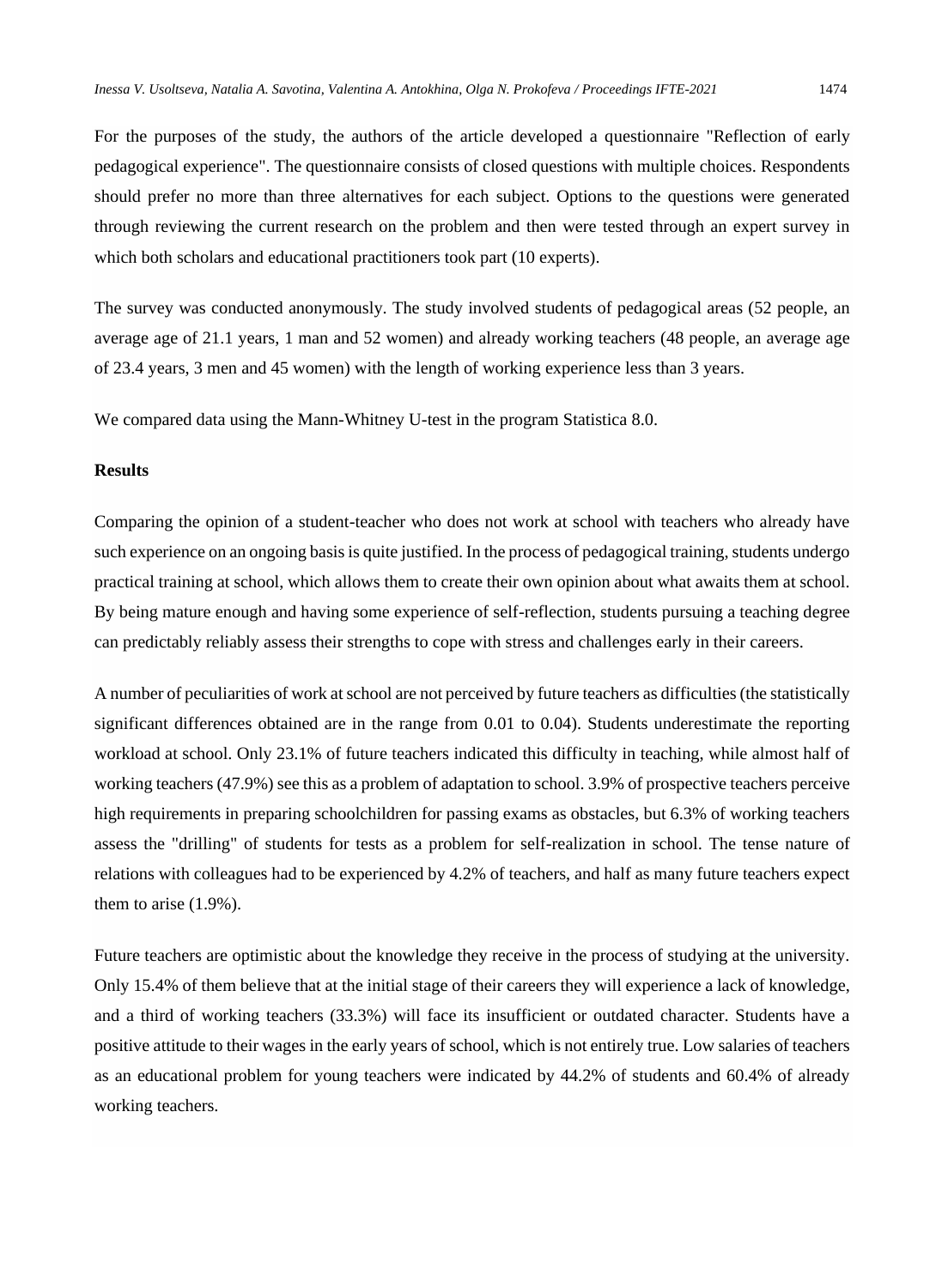26.9% of students believe that they will not face problems at the beginning of work in school, while only 8.3% of working teachers have this experience of a trouble-free career start.

There are difficulties that future teachers predict considerably fine (differences between answers both groups do not reach the level of statistical significance). These include misunderstanding on the part of the administration (5.8% of students and 6.3% of working teachers remarked this complexity), its conservatism and unwillingness to be innovative (7.7% and 6.3%, respectively). For 18.8% of working teachers, misunderstanding on the part of parents is one of the problems in their work. These difficulties are foreseen by 13.5% of future teachers. The rivalry of colleagues is also objectively evaluated by students (1.9% of students and 2.1% of teachers).

Difficulties in maintaining discipline in the classroom were noted by 21.2% of students and 18.8% of working teachers, and 5.8% of students and 2.1% of teachers indicated the necessity of using information technology in the educational process.

The negative influence of their own fatigue on the pedagogical process was recorded by a slightly larger number of students compared to novice teachers (30.8% and 22.9%, respectively), although the differences do not reach the level of statistical significance. Similar data were obtained in estimating their selforganization (7.7% of students and 6.3% of teachers). The understanding that they have illusions about their careers was noted by an approximately equal number of prospective and working teachers (15.4% and 14.6%, respectively).

Our research has shown that students overestimate many of the difficulties of starting a career (statistically significant differences obtained are in the range from 0.01 to 0.03). Difficulties of schoolchildren in mastering the program are predicted by 15.4% of future teachers, and only 8.3% of novice teachers have faced this negative experience. Uncertainty in their digital competence is experienced by 11.5% of future teachers, while in the educational process this is perceived as a problem of the professional activity of a smaller number of teachers (6.3%).

In addition, concerns about the psychological climate at school are predicted by 11.5% of students, but this has become a problem for 4.2% of teachers with up to 3 years of work experience. The fear of children blocks the creative activity of 30.8% of students and only 12.5% of teachers. Half of the students (51.9%) expect disrespect from their parents, while 39.6% of novice teachers face this in school life. The negative impact on the professional activity of the lack of life experience, naivety in judgments and actions was remarked by 7.7% of future teachers, and in school practice, only 4.2% of teachers encountered them.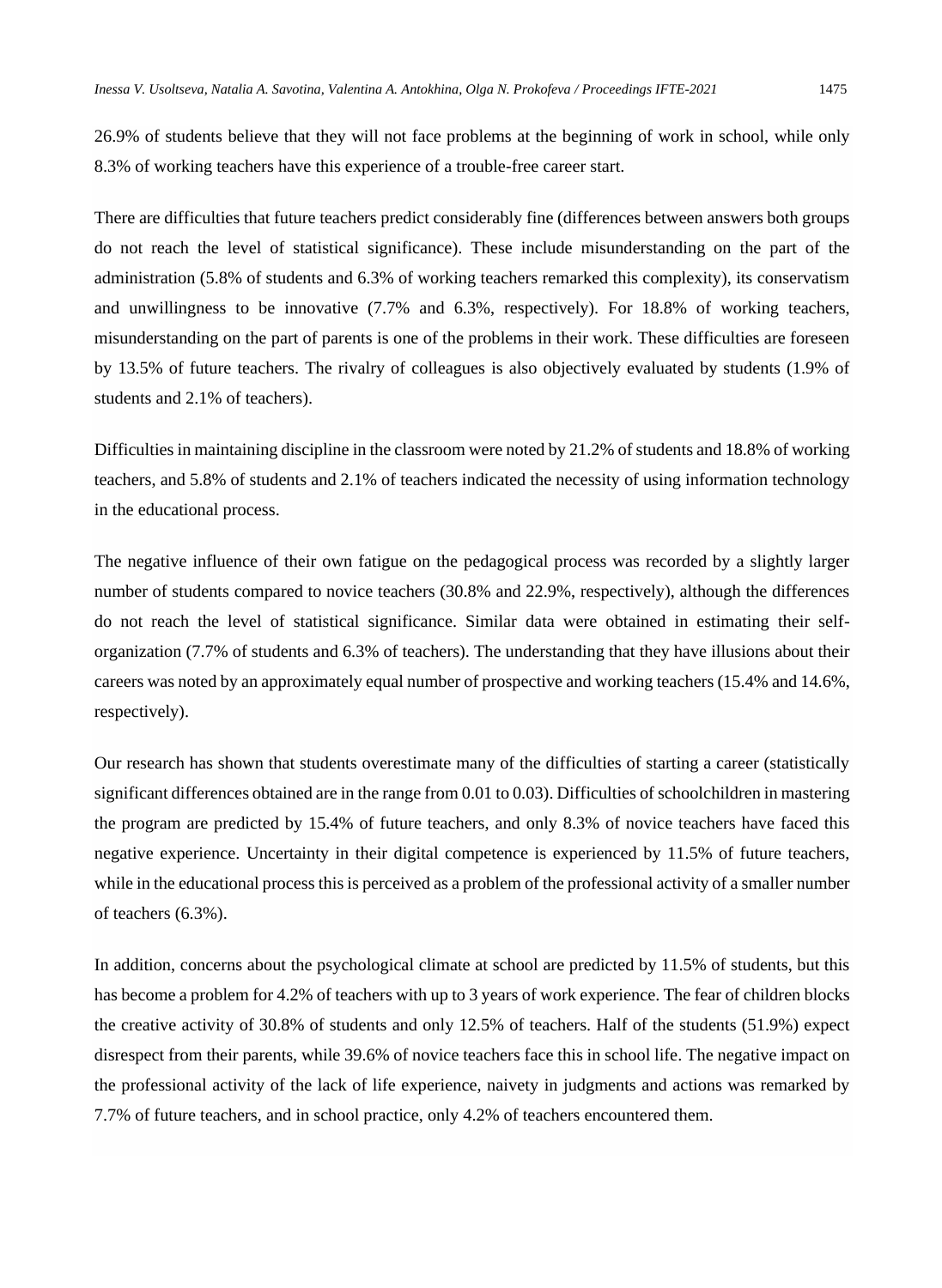In assessing their resources, students turn out to be closer to the opinion of already working teachers. Almost the same as with teachers with experience up to 3 years (the differences do not reach the level of statistical significance), prospective teachers recognise the source of overcoming difficulties in love for children (they were indicated by 57.6% of students and 62.5% of teachers), knowledge gained during pedagogy training (they were indicated by 42.3% of students and 39.6% of teachers), in a creative approach to the school practice (38.4% and 41.7%). The latter finding is consistent with data obtained in other studies (Kinay & Suer, 2020).

At the same time, future teachers overestimate some of the sources of successful adaptation in the early years at school. These include self-education (53.9% and 45.8% of students and teachers, respectively), assistance from a methodologist (21.2% and 16.7%, respectively), help from parents (19.2% and 16.7%) and support from a psychologist (11.5% and 4.2%). Almost twice as many students of the pedagogical university are pessimistic about the lack of resources in order to cope with challenges at school, compared with teachers who have worked at school for 1 to 3 years (9.6% and 4.2%).

The study revealed an underestimation made by future teachers of such a resource of professional development in the first years of work at school as the support of colleagues. About a third of students gaining their pedagogical degree (32.7%) count on it, while almost half of working teachers (47.9%) received it. The differences are statistically significant (p-level =  $0.043$ ). At the trend level (p-level = 0.06), students underestimate the support of the school administration (25.0%), although for almost a third of working teachers (29.2%) it served as a source of overcoming the adaptation crisis.

The information on working teachers' practices are compatible with research data showing the value of school administration support (Cancio, Albrecht, & Johns, 2013) and mentoring (Burke et all, 2015) in defeating the teacher crisis of adaptation. However, we see that students are unfamiliar with this information and do not count on the help of the administration and their colleagues in overcoming the difficulties of starting a career.

### **Discussion**

In our previous study (Usoltseva et al, 2020), it was revealed that the most important difficulties faced by working teachers in the early years of their service can be characterized as didactic competence, work requirements ("bureaucratic" difficulties), interaction with other subjects of the educational process and psychological difficulties.

In our current research, prospective and novice teachers similarly assess the difficulties that we have classified as difficulties in interacting with others in educational relationships.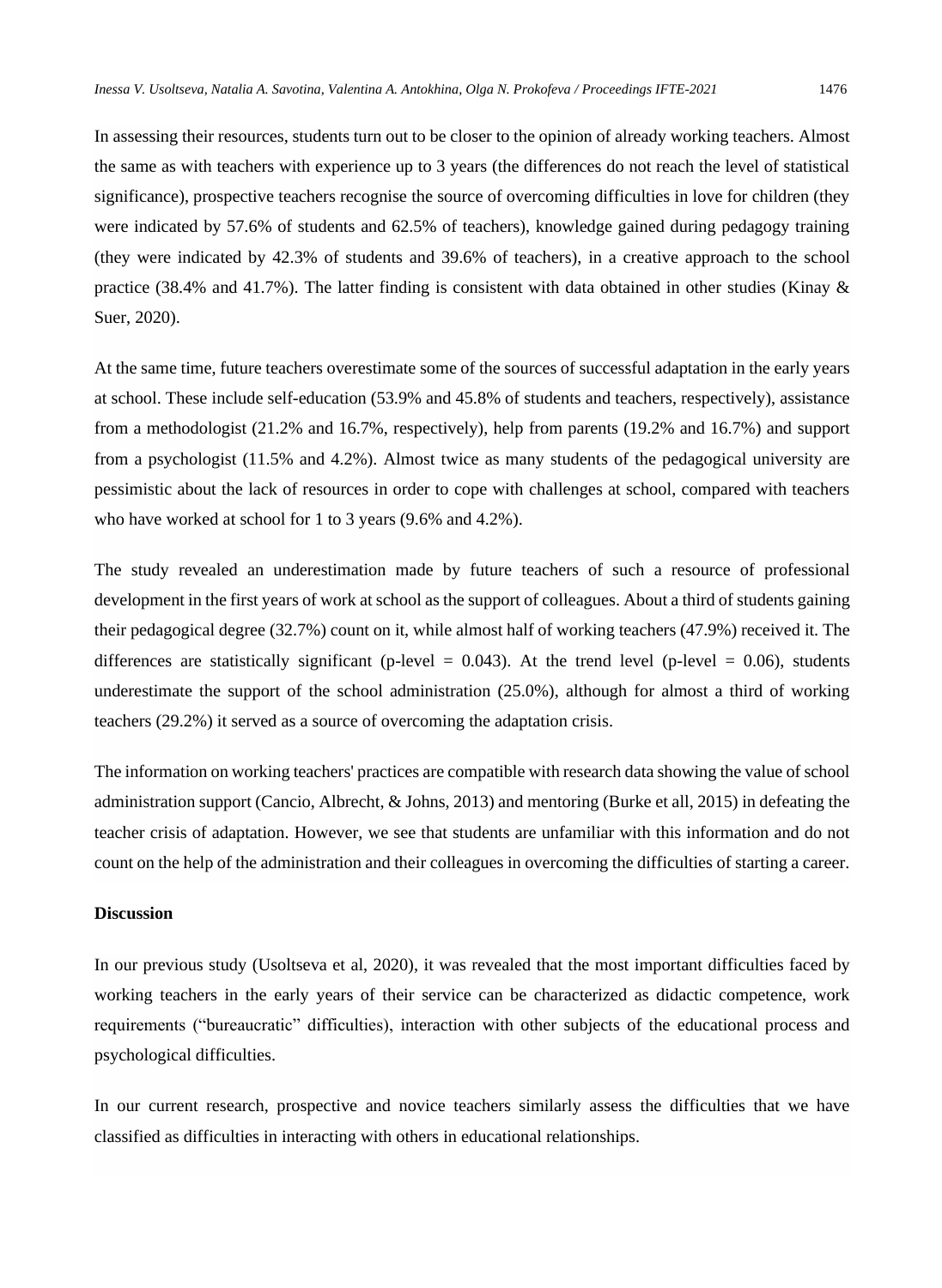Their opinions about complications with school administration, learners, parents and possible jealousy of colleagues were resembling. This suggests that this group of difficulties is determined not only by the characteristics of relationships at work but also by the general culture of relationships, which both students and working teachers are well aware of.

In addition, the respondents are equally well aware of the group of psychological difficulties, that is, of those features of self-organization and self-regulation that are inherent in them. This similarity can be explained by the identity of the age characteristics of future and working teachers. Since the average age in both samples was 21.1 years for students and 23.4 years for teachers. This conclusion is confirmed by the data we obtained earlier (Usoltseva et al., 2020) when the understanding of their psychological characteristics varied among working teachers of different age groups. At the same time, the data obtained shows that about a third of novice teachers experience difficulties with emotional regulation in a stressful situation what force educators of future teachers to teach them how to manage their emotions.

The fundamental differences between the expectation of complications on the part of students and the experience of real pedagogical work of working teachers are associated with "bureaucratic" and didactic difficulties. Students have little knowledge and therefore are not sufficiently prepared for such types of work at school as document flow, preparing schoolchildren for exams, and the use of information technology. These data raise the question of the necessity to update the content of teacher education, which is also noted in many studies (Biktagirova & Valeeva, 2014; Choi & Walker, 2018; Laptev et al., 2019, etc.).

#### **Conclusion**

Turning to teachers' own experience to assess the initial stage of their career at school allows us a larger understanding of the relationship between objective and subjective factors in the process of adaptation to the teaching profession. As we have shown in the literature review above, the range of challenges faced by teachers at the beginning of their careers is extremely extensive. And because of this diversity, not all the difficulties of starting a career can lead to the transformation of teacher education. Particularly the key, most important improvements in teacher education should be highlighted. Precisely, the reflective experience made by teachers, studied in this research, allows us to select such key difficulties, taking into account the changing socio-cultural conditions.

The data obtained indicate that future teachers may not be ready to work in school, since they underestimate the very important difficulties that were identified as the most emotionally significant in the assessment of working teachers.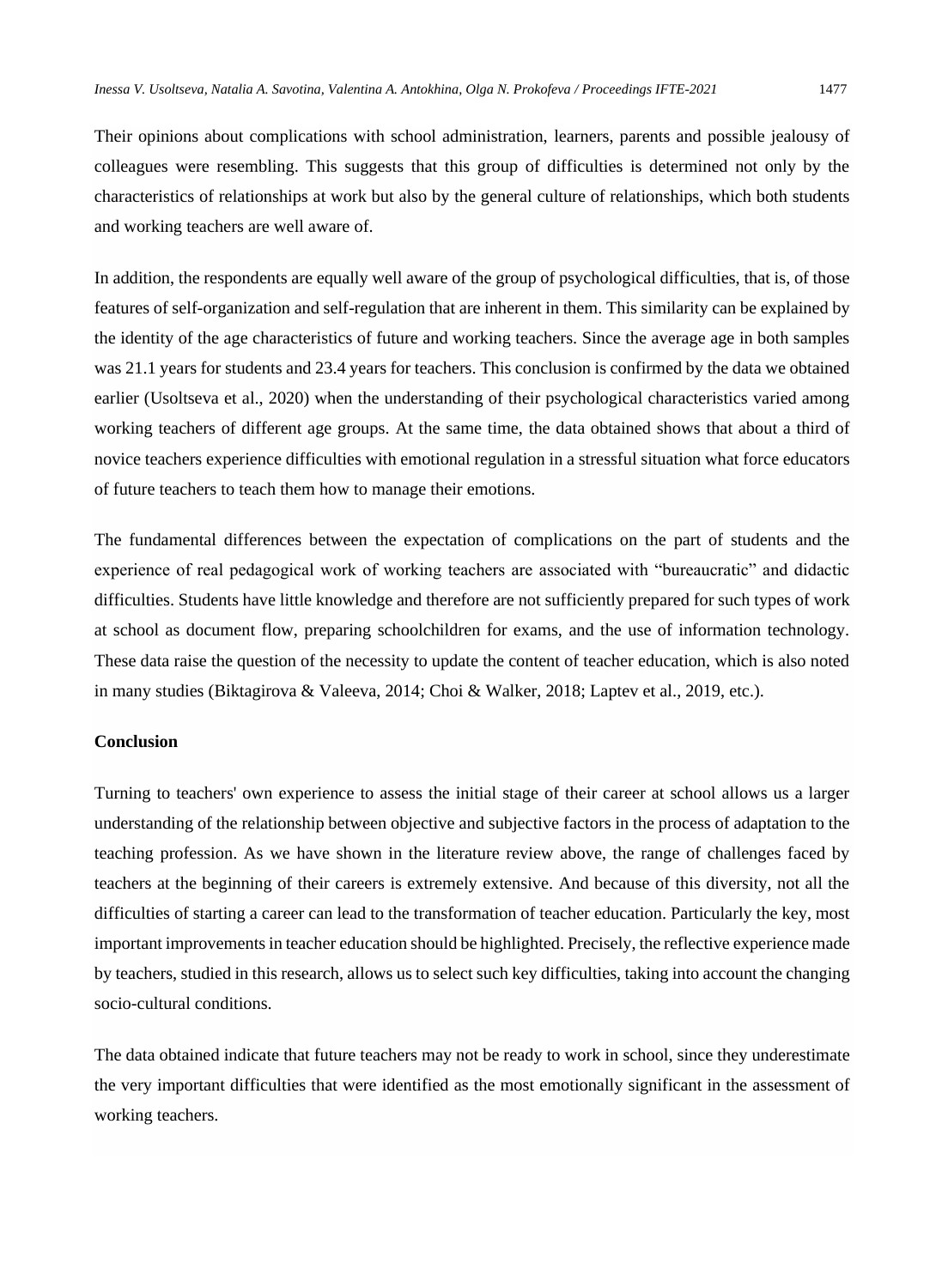The current situation has exacerbated the need to expand the methods and forms of teaching future teachers, which is reflected in modern research (Biktagirova & Valeeva, 2014; Fominykh, 2011; Prokofieva et al., 2020; Shadrina, 2020).

The research outcomes can be applied to improve the quality of teacher training through the formation of professional self-awareness of prospective teachers, motivating them to self-knowledge and selfdevelopment within the frame of special training and seminars. Without analyzing the principal obstacles, as well as the resources for overcoming them, available at the beginning stage of a teaching job, it is hard to improve the quality of their teaching and professional actions. The results of our research will benefit future teachers cope with the complexities of the initial stage of professional acclimatization.

This data is compatible with the research on the need of developing for novice teachers the psychological proficiency in self-regulation and influencing others for succeeding in the adaptation crisis (Il'ina, & Loginova, 2019; Kaur, & Singh, 2019).

Modern research and educational practice demonstrate the increasing importance of the initial stage of teacher professional development due to the enhanced difficulties and challenges faced by novice teachers. It is obvious that unpreparedness for complications at school not only increases the possibility of a teacher leaving the profession but also reduces his personal and innovative potential, worsens the quality of work with learners. The enrichment of the content and methods of pedagogical teaching aimed at solving this problem should go along the path of the more practical orientation of pedagogical education, greater personalization of teaching future teachers. The research results form the basis for the inclusion in the pedagogical process of active teaching methods, social and psychological training, capable of flexibly adapting to the identified tendencies of underestimating or overestimating the difficulties of starting a career at school made by future teachers.

## **References**

- Antokhina V., Prokofeva O., Ryashina V., Savotina N., Usoltseva I., Wagner I. (2020). Technological and content-based resources for teacher training in a new educational situation. *Abstract Book and Program 9th icCSBs 2020 Annual International Conference on Cognitive - Social, and Behavioural Sciences 07th - 08th December 2020,* 40-41.
- Ayala Arancibia, P. (2014). Teacher job placement: a missed opportunity for initial teacher training? *Pensamiento Educativo. Revista de Investigación Educacional Latinoamericana*, 51(2), 119-134.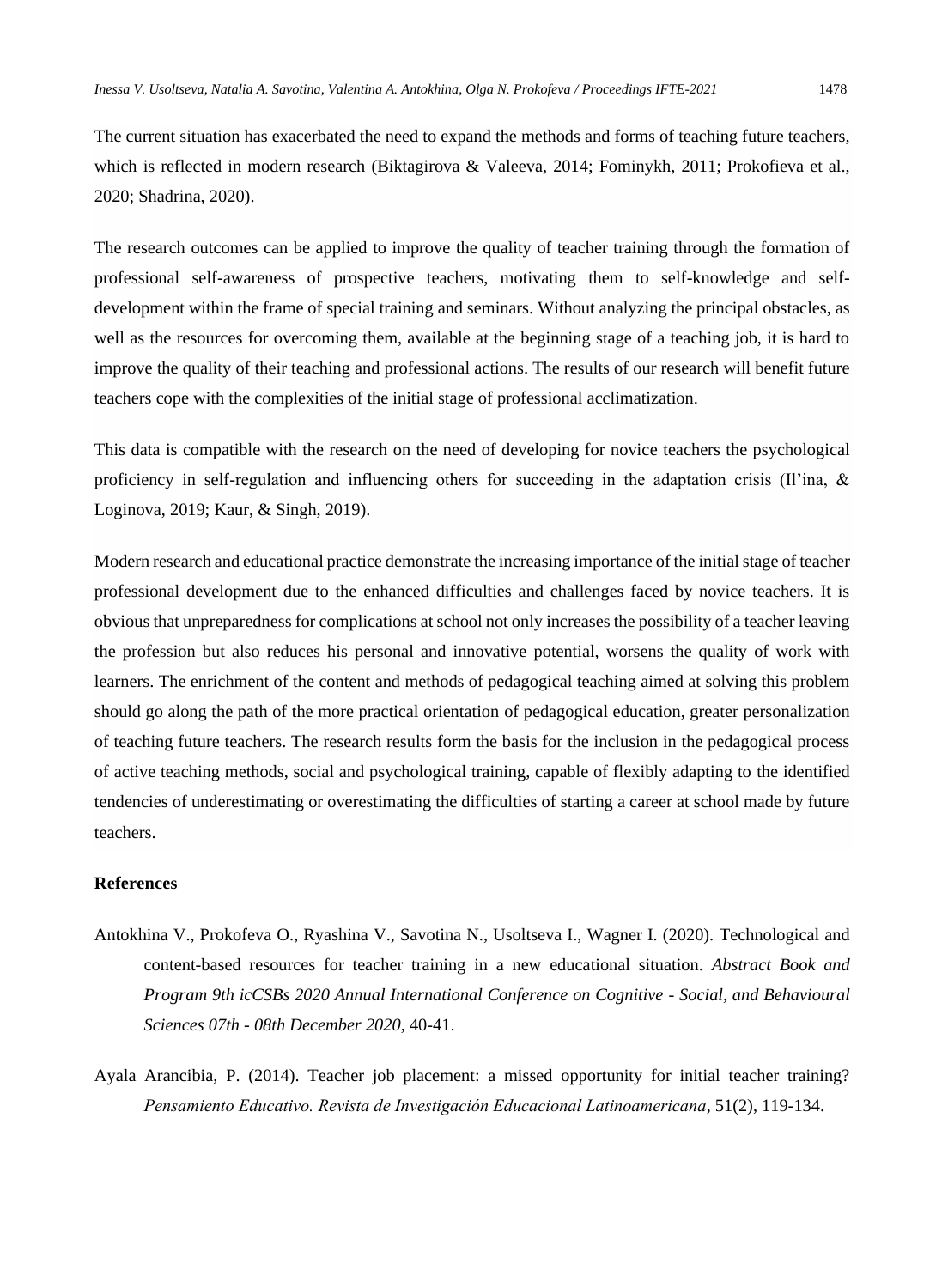- Baloğlu, N., Karadağ, E. (2009). A study of the relationship between the prospective teachers' attitudes toward the teaching profession and their preferred coping strategies with stress. *New Educational Review*, 19 (3-4).
- Biktagirova, G.F., Valeeva, R.A. (2014). Development of the teachers' pedagogical reflection. *Life Science Journal*, 11 (9s), 60-63.
- Burke, P. F., Aubusson, P. J., Schuck, S. R., Buchanan, J. D., & Prescott, A. E. (2015). How do early career teachers value different types of support? A scale-adjusted latent class choice model. *Teaching and Teacher Education*, 47, 241-253.
- Cancio, E. J., Albrecht, S. F., & Johns, B. H. (2013). Defining Administrative Support and Its Relationship to the Attrition of Teachers of Students with Emotional and Behavioural Disorders. *Education and Treatment of Children*, 36(4), 71-94.
- Choi, T–H., & Walker, A. D (2018). A heuristic model for tailoring teacher development to educational reforms: Focusing on ambiguity and conflict generation. *Teaching and Teacher Education*, 74, 72-84.
- Clandinin, J., Long, J., Schaefer, L., Aiden Downey, C., Steeves, P., Pinnegar, E., McKenzie Robblee, S., & Wnuk, S. (2015). Early career teacher attrition: Intentions of teachers beginning. *Teaching Education*, 26, 1-16.
- Cochran-Smith, M., McQuillan, P., Mitchell, K., Gahlsdorf Terrell, D., Barnatt, J., D'Souza, L., Jong, C., Shakman, K., Lam, K., & Gleeson, A.M. (2012). A longitudinal study of beginning teaching practice and early career decisions: A cautionary tale. *American Educational Research Journal*, 49, 844-880.
- Contreras Domingo J. (2010). Ser y saber en la formación didáctica del profesorado: una visión personal [Being and knowing in teachers' didactics education: a personal point of view]. *Revista interuniversitaria de formación del profesorado*, 68 (24/2), 61-81. [In Span.].
- Correa, J. M., Martínez-Arbelaiz, A., & Aberasturi-Apraiz, E. (2015). Post-modern reality shock: Beginning teachers as sojourners in communities of practice. *Teaching and Teacher Education*, 48, 66-74.
- Danilov, S. V., & Schustova, L. P. (2018). Professional and personal dificalties of future and beginning teachers: an expirience of comparative study. *Povolzskiy pedagogicheskiy poisk – Volga region pedagogical search*, 2(24), 75-80.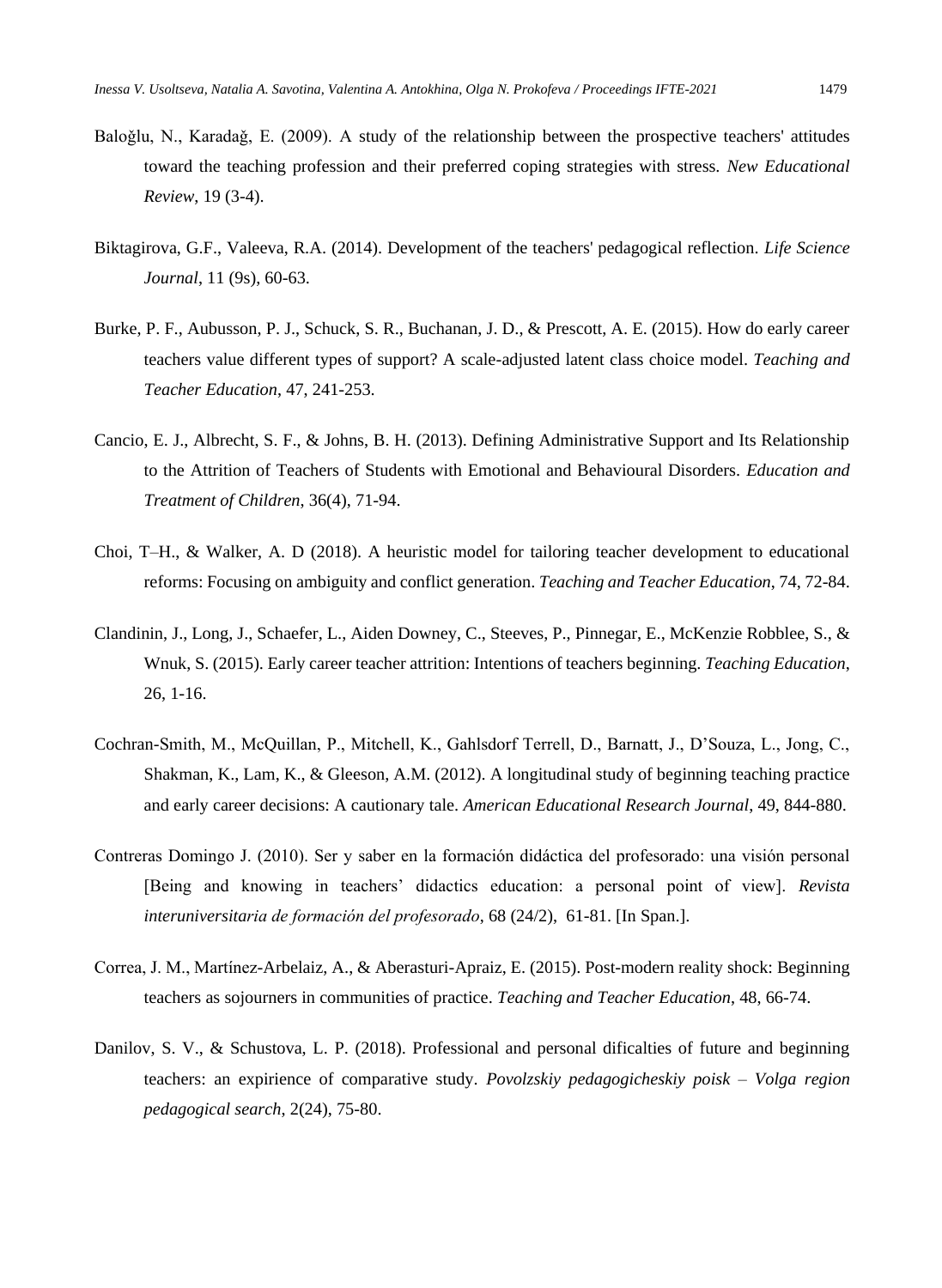- Dicke, T., Elling, J., Schmeck, A., & Leutner, D. (2015). Reducing reality shock: The effects of classroom management skills training on beginning teachers. *Teaching and Teacher Education,* 48, 1–12.
- du Plessisa, A. E., & Sundeb, E. (2017). The workplace experiences of beginning teachers in three countries: a message for initial teacher education from the field. *Journal of Education for Teaching*, 43(2), 132- 150.
- Duffy, G. G. (2005). Developing metacognitive teachers: Visioning and the expert's changing role in teacher education and professional development. *In S. E. Israel, C. C. Block, K. L. Bauserman, & K. Kinnucan-Welsch (Eds.), Metacognition in literacy learning* (pp. 299-314). Mahwah, NJ: Lawrence Erlbaum.
- Fendler, L. (2003). Teacher reflection in a hall of mirrors: Historical influences and political reverberations. *Educational Researcher*, 32(3), 16-25.
- Feuer, M. J., Floden, R. E., Chudowsky, N., & Ahn, J. (2013). *Evaluation of teacher preparation programs: Purposes, methods, and policy options*. Washington, DC: National Academy of Education.
- Fleming, J. (2014). Engaging beginning teachers as experts in professional development. *The New Educator*, 10, 166-181.
- Fominykh, M.V. (2011). Game modelling in the development of students' pedagogical abilities (from experience in higher education). *Integration of education*, 1 (62), 102-107.
- Grossman, P., Hammerness, K., & McDonald, M. (2009). Redefining teaching, re-imagining teacher education. *Teachers and Teaching: Theory and Practice*, 15(2), 273-289.
- Henissen, P., Beckers H., & Moerkerke, G. (2017). Linking practice to theory in teacher education: A growth in cognitive structures. *Teaching and Teacher Education*, 63, 314-325.
- Il'ina, N. F., & Loginova, N. F. (2019). Research of psychological and pedagogical competence of young teachers. *Voprosy obrasovania [Educational issues]*, 4, 24-38.
- Johnson, B., Down, B., Le Cornu, R., Peters, J., Sullivan, A., Pearce, J., & Hunter, J. (2016). *Promoting early career teacher resilience: A socio-cultural and critical guide to action*. New York: Routledge.
- Kaur, M., & Singh, B. (2019). Teachers' well-being: an overlooked aspect of teacher development. *Education and self-development*, 14(3), 25-33.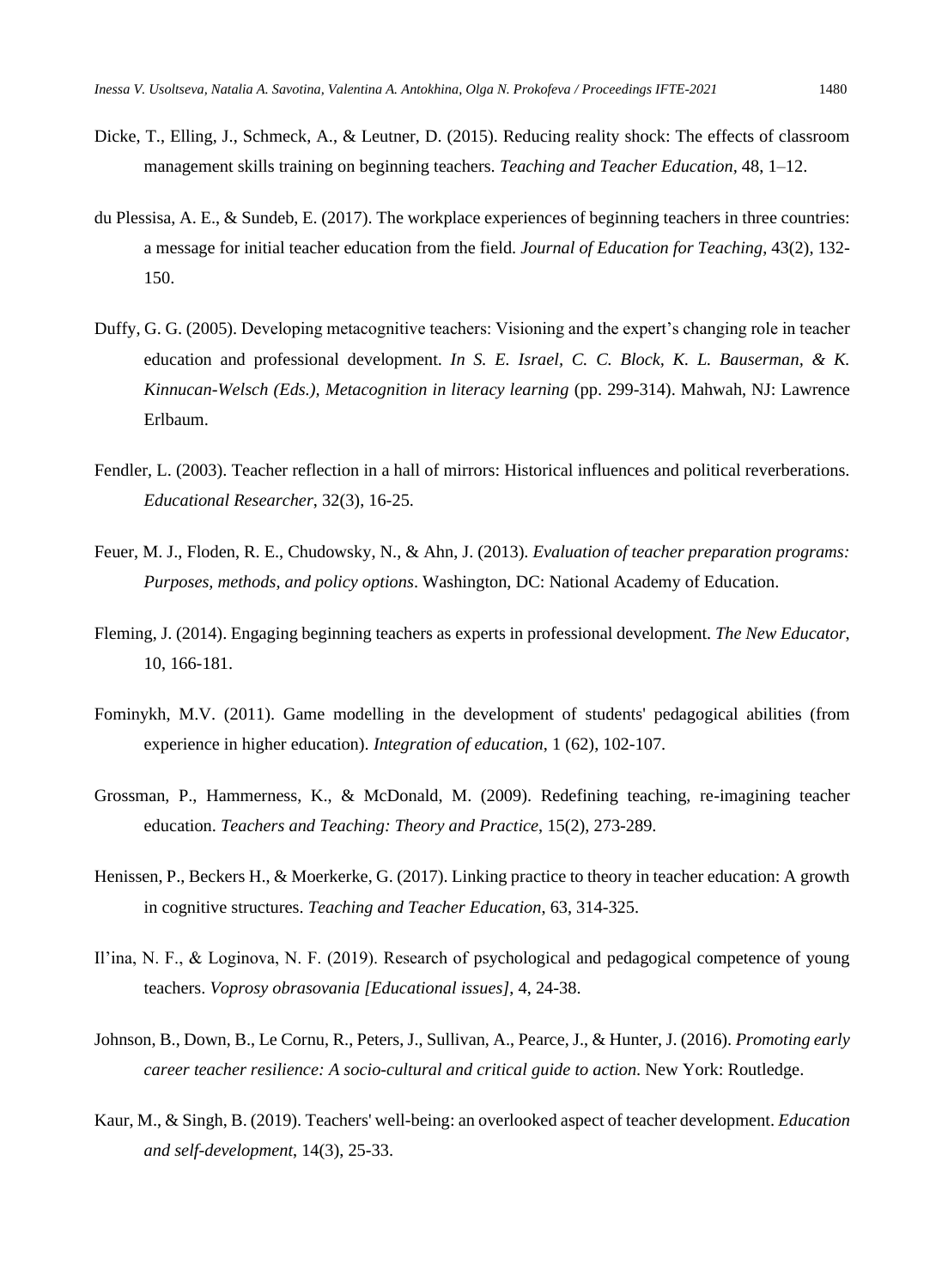- Kelchtermans, G. (1993). Getting the story, understanding the lives: From career stories to teachers' professional development. *Teaching and Teacher Education*, 9(5/6), 443-456.
- Kelchtermans, G. (2017). Should I stay or should I go?' Unpacking teacher attrition/retention as an educational issue. Teachers and Teaching: Theory and Practice, 23, 961-977.
- Kinay, I., Suer, S. (2020). Investigation of relationship between prospective teachers' learning beliefs and state of individual innovativeness. *Cypriot Journal of Educational Sciences*, 15 (3), 604-618.
- Kolesnikova, Y. K. (2016). Problems of adaptation of beginning teachers in a space of an educational organization. *Problemy sovremennogo pedagogicheskogo obrasovaniya*, 53(3), 252-262.
- Laptev, V. V., Pisareva, S. A., & Tryapitsina, A. P. (2019). Guidelines for the modernization of pedagogical education at the turn of the XX and XXI centuries. In *Tryapitsina, A. P. (Ed.), University teacher education (5-24)*. Saint-Petersburg: Herzen University Press.
- Levin, B. B. (2015). The development of teachers' beliefs. *In H. Fives & M. G. Gill (Eds.), International handbook of research on teachers' beliefs* (pp. 48-65). New York, NY: Routledge.
- Martin, J. J., Mccaughtry, N., Hodges-Kulinna, P., & Cothran, D. (2007). The influences of professional development on teachers' self-efficacy toward educational change. *Physical Education & Sport Pedagogy*, 13(2), 171-190.
- Parcerisa, Ll., & Verger, A. (2016). Accountability and educational policy: A review of international evidence and future challenges for research*. Currículum y Formación del Profesorado*, 20(3), 15-51.
- Pozdnyakova, O.K., Kuleshova, E.V. (2020). Experience of organizing educational practice of future teachers in the context of distance learning. *Samara Scientific Bulletin*, 9, 3(32), 287-293.
- Prokofieva, O.N., Akimova, E.A., Karapunarly, M.Ya. (2020). Formation of ideas about the professional ideal among future teachers in the process of solving cases. *Problemy sovremennogo pedagogicheskogo obrazovaniya*, 67 (1), 190-192.

Ruffinelli, A. (2014). Difficulties of teaching initiation: equal for all? *Estudios Pedagógicos*, 40(1), 229-242.

Savotina, N. A. (2019). Teacher's personality in new forms of an educational space. Lichnost' v prostranstve i vremeni, 8, 175-181.